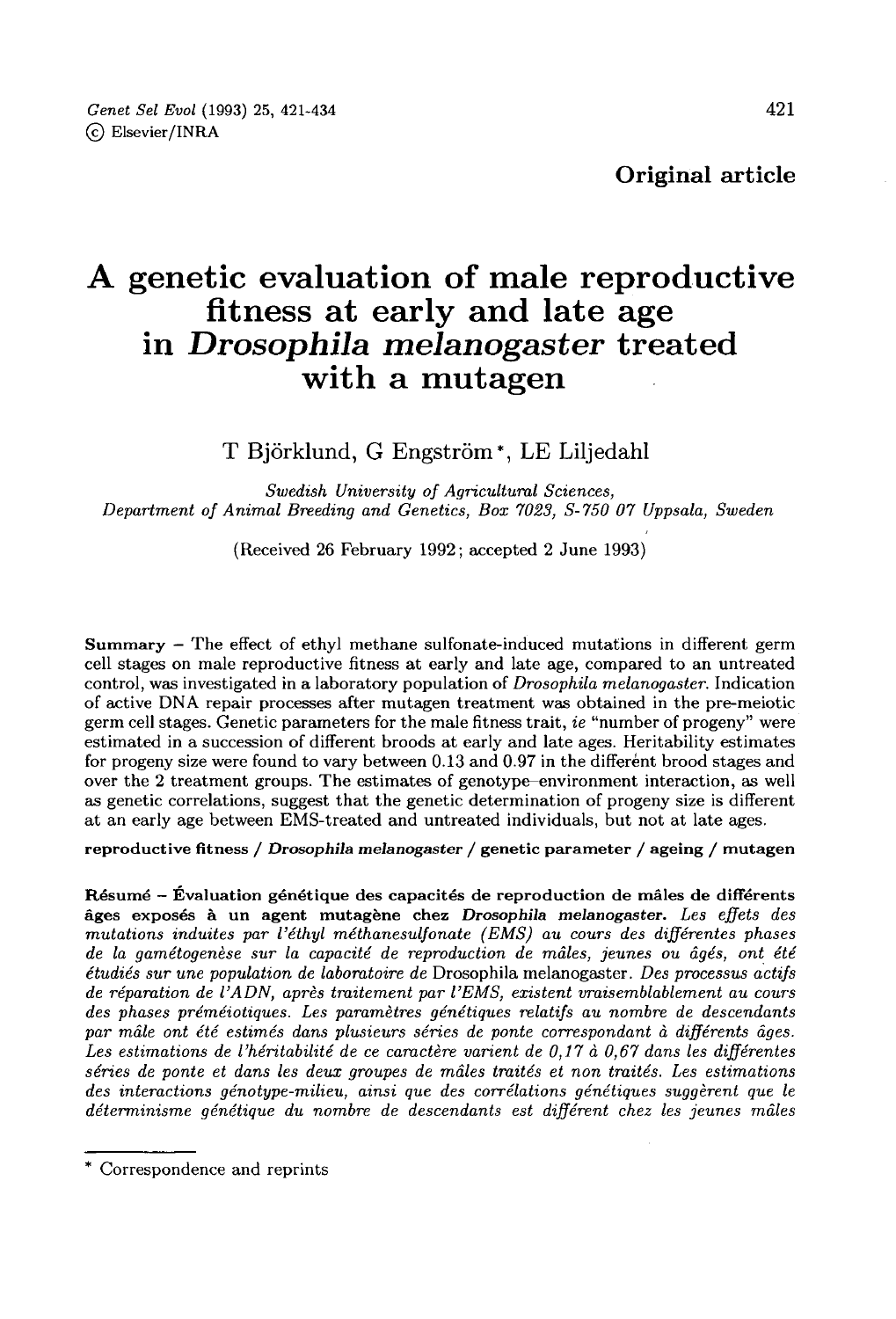exposés à l'EMS par rapport aux mâles non traités. En revanche, aucune différence n'est détectée chez les mâles plus âgés.

capacité de reproduction / Drosophila melanogaster / paramètre génétique / vieillissement / mutagène

# INTRODUCTION

Drosophila melanogaster is widely used to evaluate genetic damage resulting from exposure to chemical mutagens. Several standard techniques for feeding adult flies with mutagenic substances (Lewis and Bacher, 1968; Felix, 1971) can be used to induce a spectrum of relevant genetic damage in the different germ cell stages. To evaluate such genetic damage, assay test systems for the induction of recessive lethals in the X-chromosome, which represent one-fifth of the Drosophila genome, are the simplest and most commonly used. One characteristic feature of chemical mutagens is their specificity of action. In cases of very pronounced stage specificity, testing only one germ cell stage can lead to false negative results (Wurgler et al, 1984). In *Drosophila*, sensitivity differences between germ cell stages can be assessed by mating treated males to virgin females in a succession of different broods.

The assay systems often used in mutation research focus on standard genetic endpoints,  $ie$ , point mutations with major and discrete effects and chromosomal aberrations. However, when considering mutations affecting the polygenic systems of fitness characters, quantitative genetic analysis can contribute important information to the understanding of these mechanisms (see eq Ramel, 1983).

The genetic effect on male fertility after mutagen treatment in a succession of different broods depends on several factors such as: 1) the ability of the mutagen to reach the germ cells; 2) the kind of damage caused by the mutagen on the germ cells, which is dose-dependent for many mutagens; and 3) the extent to which this damage is eliminated through various repair mechanisms.

Ethyl methane sulfonate (EMS) is a known mutagen which reaches all germ cell stages. EMS produces alkylated purine adducts on the DNA in germ cells. These alkylated purine adducts are readily removed by excision repair systems. However, in late stages of post-meiotic cells, the repair ability is deficient (Sega, 1979; Sobel,. 1972). In contrast to late stages of post-meiotic germ cells, pre-meiotic cells are believed to have DNA repair enzymes. Indications of efficient DNA repair systems have been found in spermatogonial germ cells of  $Drosophila$  (Smith et al, 1983; Vogel and Zijlstra, 1987) and mouse (Russel, 1986). In addition to DNA repair, segregational elimination of deleterious mutations during meiosis (germinal selection) seems to reduce the realization of EMS-induced genetic damage in premeiotic germ cells of Drosophila (Vogel and Zijlstra, 1987). An equal reduction in the number of both female and male offspring and a high sterility among individuals from pre-meiotic cells is an indication of germinal selection. ,

The objective of this study was to explore the effect of EMS-induced mutations in different germ cell stages on male reproductive fitness at early and late ages. Further, we investigated whether male reproductive fitness is a genetically different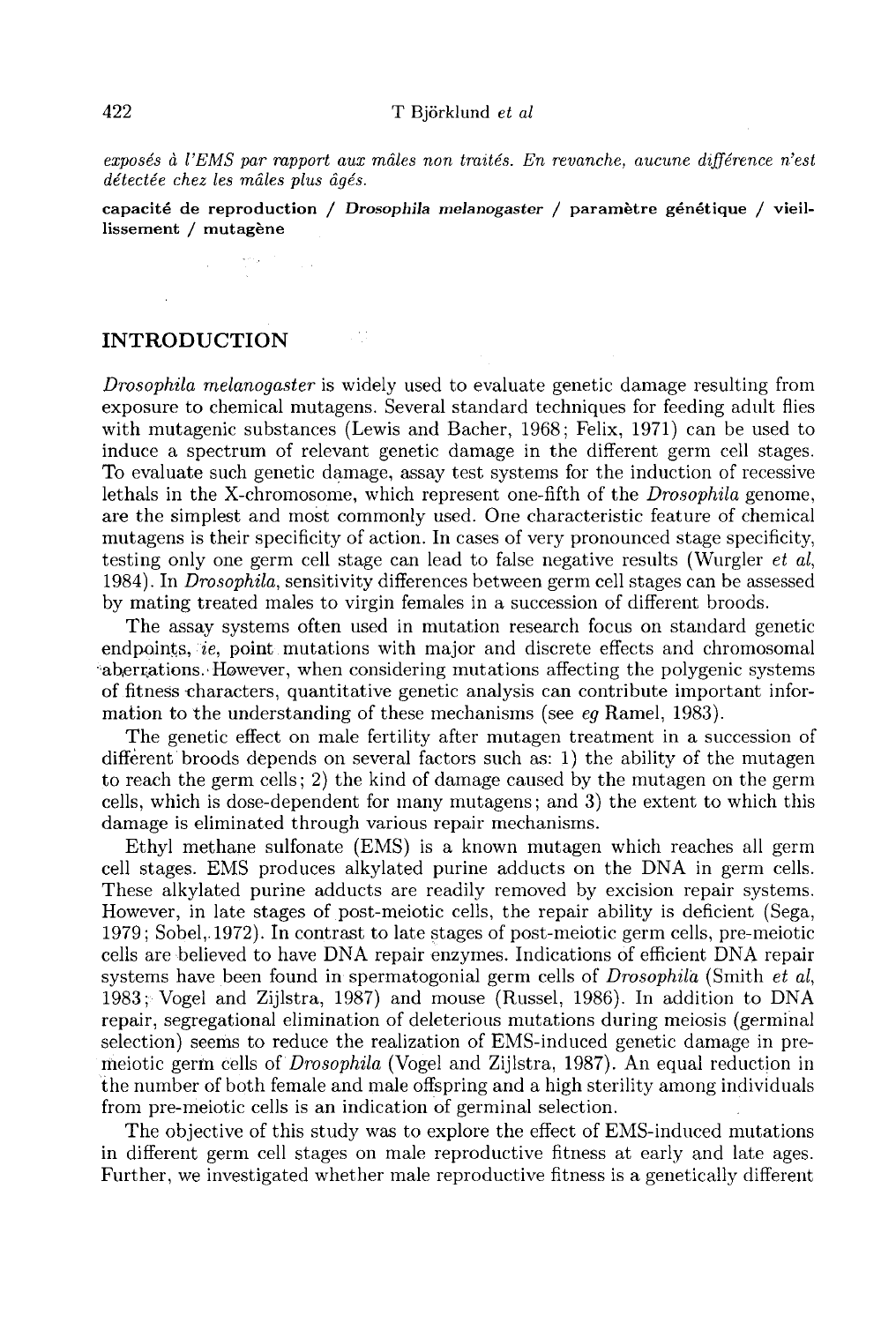trait after EMS treatment compared to normal reproductive fitness. Quantitative genetic parameters for number of offspring as well as more standard genetic endpoints ( $eq$ , sex proportion) were estimated in a succession of different broods at early and late age after an initial treatment with EMS and compared to a control not exposed to EMS.

# **MATERIAL AND METHODS**

The population of Drosophila melanogaster used in this study was obtained from crosses between 4 laboratory wild-type strains of different origin, each contributing equally to a 4-way hybrid strain. This hybrid strain, consisting of  $> 400$  individuals of each sex per generation, was allowed to attain linkage equilibrium through  $>$  30 generations of random mating. A sample of 26 sires and 78 dams were taken at random and each sire was mated with 3 dams. The sons from these matings ( $\approx$ 8 per dam) were collected within 12 h in order to obtain approximately the same stage of sexual maturity. All sons were kept in vials containing 2 cm standard medium (10 g agar, 60 g syrup, 50 g baker's yeast, 40 g powdered mashed potatoes, 0.75 g ascorbic acid and 2 ml propionic acid per 1 water). The flies were maintained in an incubator at 25°C and 55% relative humidity. Photoperiod was 16L:8D. All handling was performed at room temperature using carbon dioxide anaesthesia.

The sons in each full sib group were kept together until treatment, ie 3 d after eclosion. Half the number of sons from all full sib groups were individually exposed to EMS for 24 h using the method described by Lewis and Bacher (1968), but with a lower EMS concentration  $(5.0 \times 10^{-3} \text{ M})$ . The other half, the control group, was treated in the same manner, except that no EMS was added to the medium. Immediately after treatment each son was placed in a vial with 3 virgin "attached- $X''$  ( $\overline{XX}$ ) females and kept in these vials for 2 consecutive egg-laying days. Each son was then transferred to a new vial with a new set of 3 virgin XX-females for another egg-laying period of 2 d, and the former set of XX-females were discarded. This procedure was repeated 5 times with egg-laying periods starting at 4, 6, 8, 10 and 12 d after eclosion and representing fertility at an early age.

Sex chromosomes of XX-females consist of 2 X-chromosomes and 1 Y-chromosome. The 2 X-chromosomes are attached to each other and segregate together during meiosis. Due to the genetic constitution of  $\overline{XX}$ -female, male offspring of these females get their X-chromosomes from the sire (see fig 1). Thus, the proportion of male-to-female offspring from the cross between a wild-type male and an XX-female reflects the genetic load in the sire X-chromosome.

Each successive brood constitutes a sample of germ cells that received EMS at different stages of spermatogenesis. Thus, the first brood was produced from cells that were mature sperm at the time of treatment; the second brood from late spermatids; the third brood, early spermatids; the fourth brood, meiotic stages and the fifth brood from spermatogonia. During the egg-laying period in brood 5 starting at d 12, son groups were kept in vials for 3 consecutive d instead of 2. This was done in order to prolong the pre-meiotic period so that germ cells of all sons in brood 5 had reached the spermatogonial stage, since there is individual variation in the rate of spermatogenesis (Wurgler et al, 1984). Following the fifth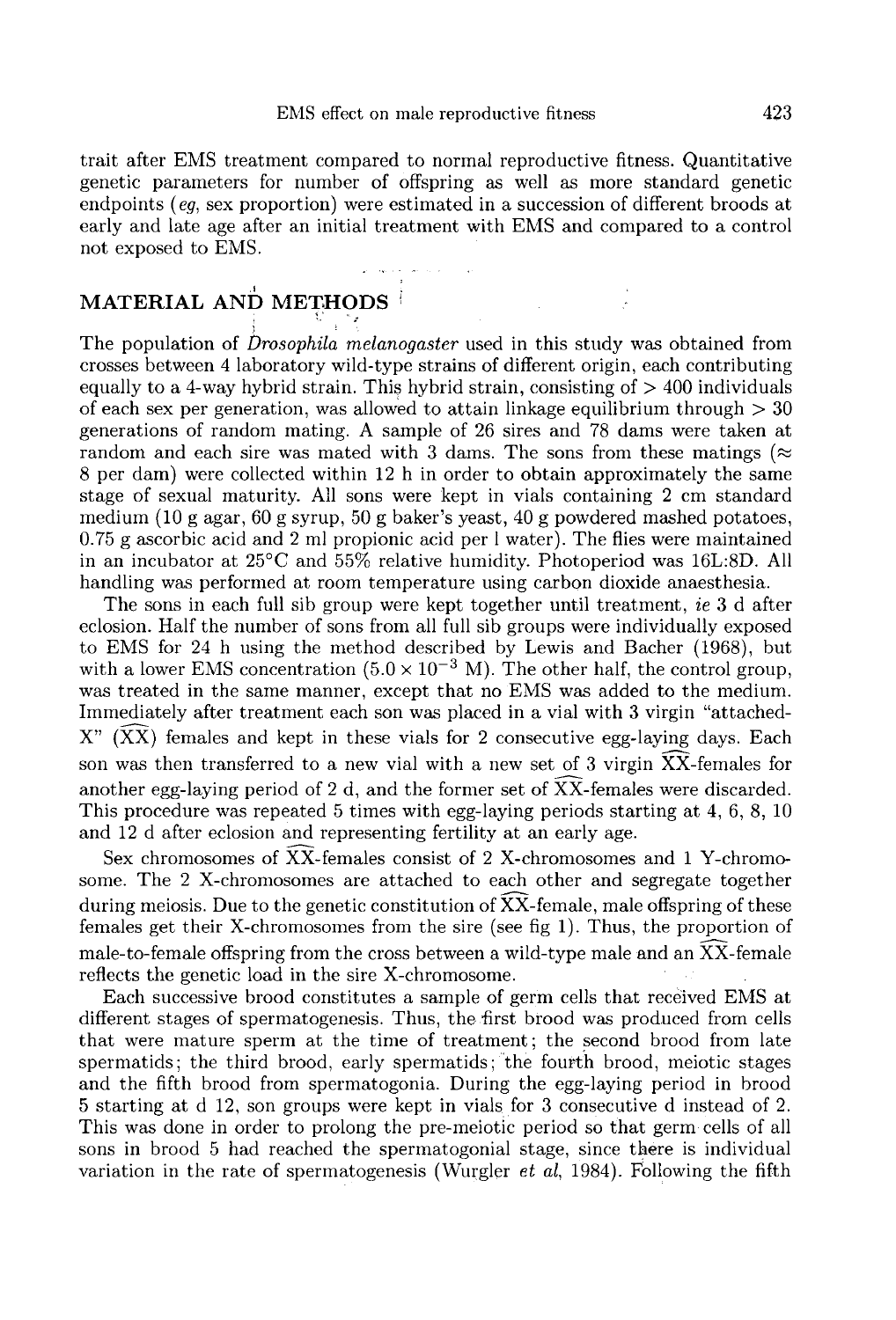

Fig 1. The distribution of sex chromosomes in parental gametes and the resulting constitution of sex chromosomes in embryos a: lethal combination of sex chromosomes, b: viable wild-type male embryo, c: viable  $\widetilde{XX}$ -female embryo.

mating period, all sons were placed separately in new vials, twice a week, for 20 d. After the ageing period each son was mated with a new set of 3 virgin  $\overline{X} \overline{X}$ -females for 2 consecutive egg-laying d as described above. This procedure was repeated once more. Broods 6 and 7 represent fertility at a late age (35 and 37 d after eclosion). All XX-females used in the experiment were between 3 and 5 d of age. The total number of offspring from each son, the sex proportion (number of males divided by total number of progeny in each brood) and the proportion of sterile sons were calculated for each brood. In order to discriminate between males' and females' designation in different generations, a schematic representation of the experimental design is shown in figure 2.

Genetic parameters for number of progeny in the different broods within the 2 treatment groups were calculated by the method of multivariate-restricted maximum likelihood, using a random animal model with breeding value of sons as the only factor. A relationship matrix was used to take into account the covariance between relatives (Meyer, 1986). A restriction imposed was that only sons present in all broods within a treatment and having adult offspring in brood 1 were included in the analysis. Standard errors were calculated according to Meyer (1985, 1986).

In order to estimate genotype-environment interactions and genetic correlations for number of offspring between the 2 treatment groups, the appropriate variance components were also estimated (SAS Inc, 1982) using the model:

$$
Y_{ijk} = \mu + B_i + f_i + (Bf)_{ij} + e_{ijk}
$$

where:

 $Y_{ijk}$  = observed number of offspring;  $\mu$  = general mean;  $B_i$  = fixed effect of the *i*th treatment  $(i = 1, 2)$ ;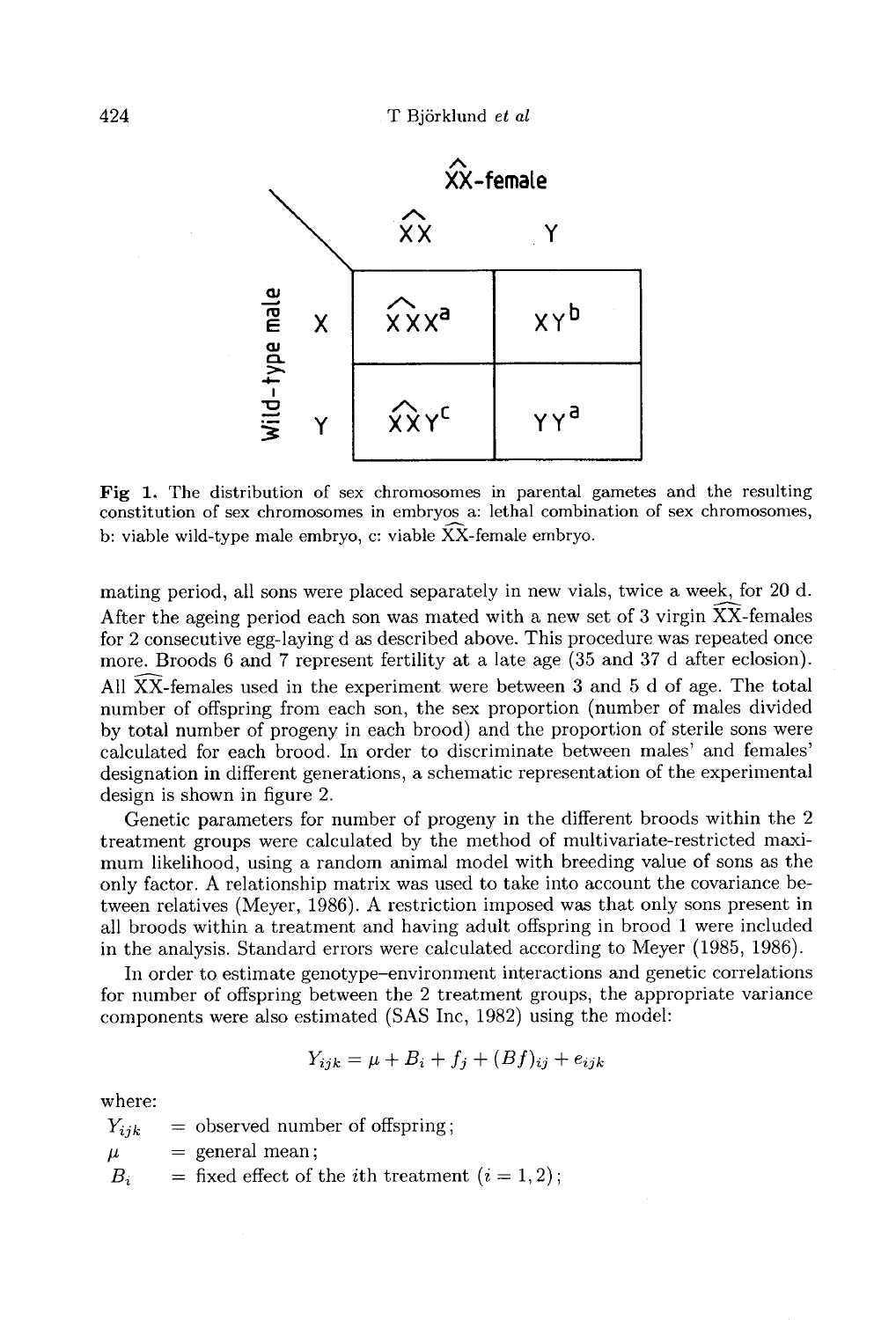#### EMS effect on male reproductive fitness



Fig 2. Schematic experimental procedure.

- $f_j$  = random effect of fullsib group  $(j = 1...78)$ , with mean 0 and variance
- $(Bf)_{ij}$  = interaction effect between fullsib group and treatment, with mean 0 and variance  $\sigma_{Bf}^2$ ;
- $e_{ijk}$  = random residual effect associated with the *ijkth* record, with mean 0 and variance  $\sigma_e^2$ .

Genetic correlations between the 2 treatment groups for number of offspring were calculated according to Yamada (1962).

#### RESULTS

### Number of progeny

The mean values for female and male progeny in the different broods are presented in table I. Total number of offspring after EMS treatment was significantly lower than the control for broods 1–5 ( $p < 0.001$ ), and brood 6  $p < 0.01$ ), but not brood 7. However, the effect of treatment was consistently larger in males than in females. Within the control group, the total number of progeny in brood 1 was significantly lower  $(p < 0.001)$  than the other stages at an early age  $(3-14 \text{ d})$ . In the EMS-treated group there was a considerable variation in this trait.

#### Sex proportion

The difference in sex proportion (table II) between the control and the EMS treated group is high in broods 1 to 3 (13.13-14.38), whereas only small differences remain in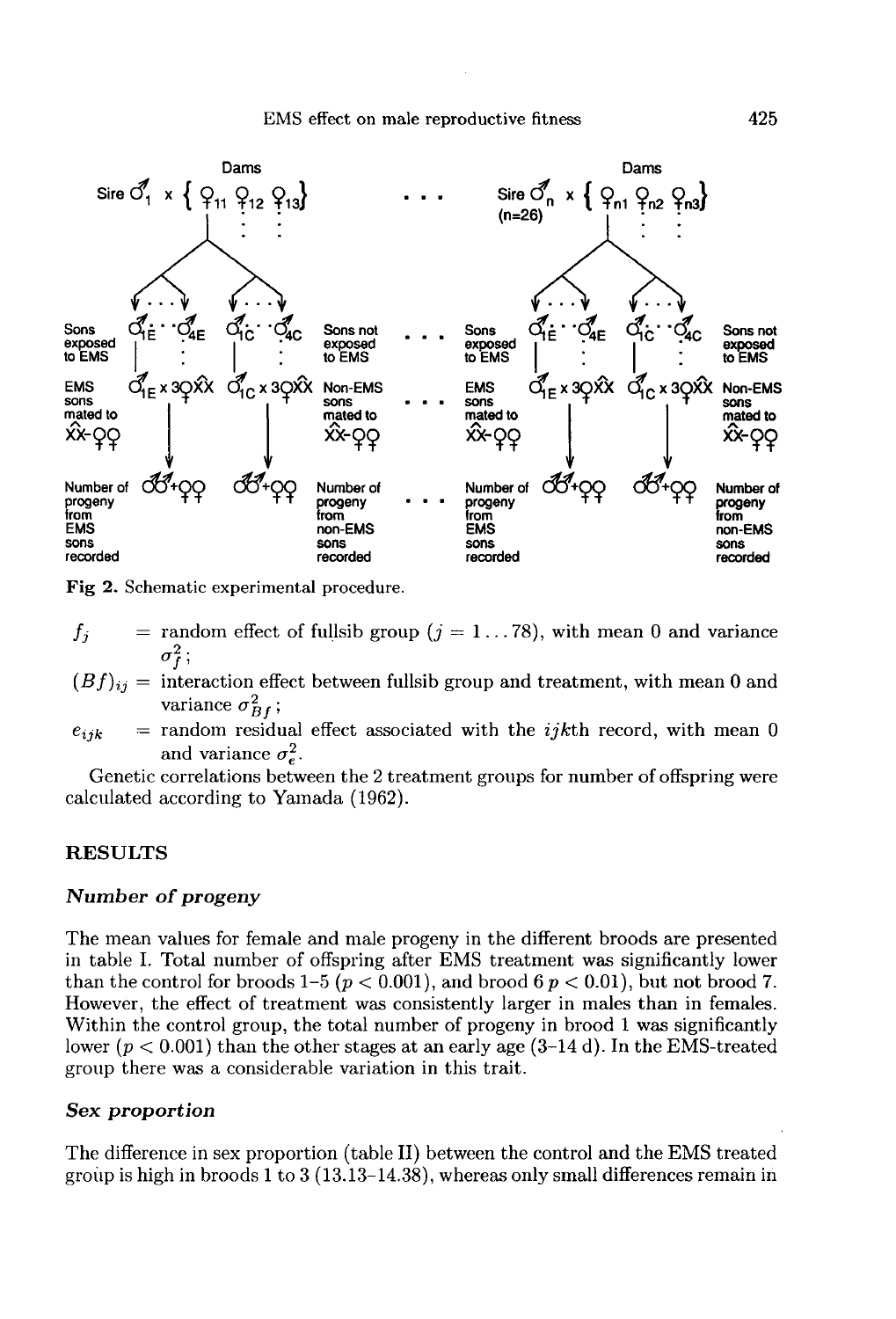| Egg laying Age<br>period | (d)       | $Control \leftarrow$ |                                                        | <b>EMS</b> treatment                |     | Difference <sup>a</sup>                              |                                     |         |                                                                                          |
|--------------------------|-----------|----------------------|--------------------------------------------------------|-------------------------------------|-----|------------------------------------------------------|-------------------------------------|---------|------------------------------------------------------------------------------------------|
| (broad)                  |           | N                    | Females Males<br>$\overline{\mathrm{x}}_{\mathrm{Cf}}$ | $\overline{\mathrm{x}}_\mathrm{Cm}$ | N   | Females Males<br>$\overline{\mathrm{x}}_{\text{Ef}}$ | $\overline{\mathrm{X}}_\mathrm{Em}$ | Females | Males<br>$\overline{X}_{CF} - \overline{X}_{EF} \ \overline{X}_{Cm} - \overline{X}_{Em}$ |
|                          | $3 - 4$   | 356                  | 21.11                                                  | 29.73                               | 348 | 19.04                                                | 15.80                               | 2.07    | 13.93                                                                                    |
| $\overline{2}$           | $5 - 6$   | 351                  | 27.50                                                  | 38.55                               | 335 | 21.20                                                | 17.19                               | 6.30    | 21.36                                                                                    |
| 3                        | $7 - 8$   | 338                  | 25.64                                                  | 37.19                               | 330 | 23.60                                                | 19.17                               | 2.04    | 18.02                                                                                    |
| 4                        | $9 - 10$  | 331                  | 25.63                                                  | 37.72                               | 316 | 1.80                                                 | 2.38                                | 23.83   | 35.34                                                                                    |
| 5                        | $11 - 13$ | 321                  | 22.54                                                  | 36.75                               | 306 | 9.16                                                 | 11.72                               | 13.38   | 25.03                                                                                    |
| 6                        | $35 - 36$ | $236^{\circ}$        | 8.61                                                   | 12.08                               | 222 | 6.10                                                 | 8.32                                | 2.51    | 3.76                                                                                     |
|                          | $37 - 38$ | 219                  | 2.06                                                   | 3.38                                | 202 | 1.60                                                 | 2.09                                | 0.46    | 1.29                                                                                     |

Table I. Means for the traits female progeny size and male progeny size.

N: number of sons tested;  $\overline{X}_{C}$ : mean for the trait female progeny size in the control group;  $\overline{X}_{Cm}$ : mean for the trait male progeny size in the control group;  $\overline{X}_{Ef}$ : mean for the trait female progeny size in the EMS-treated group;  $\overline{X}_{Em}$ : mean for the trait male progeny size in the EMS-treated group; <sup>a</sup> the difference between total number of progeny  $[(\overline{X}_{C} + \overline{X}_{Cm}) - (\overline{X}_{E} + \overline{X}_{Em})]$  for the control and the EMS-treated group in different broods was significant except for brood 7.

broods 4 to 7 (0.68-5.82). Within the control group the variation in sex proportion was small between different broods. This finding is consistent with an earlier study by Björklund *et al*  $(1988)$  where sex ratio was calculated at 3 different age periods and no significant differences were obtained. In the EMS treated group, a lower sex proportion was obtained in broods 1 to 3 (44.78-45.35%) than in broods 4 to 7 (56.16-57.70%): The sex proportion in broods 1 to 3 after EMS treatment were on average 23% lower than the same broods in the control group, which is parallel to an investigation by Vogel and Natarajan (1979). At the same concentration of EMS used as in this investigation, frequency of recessive lethal mutations was found by them to be  $\approx 20\%$ .

## **Sterility**

Within the control group the proportion of sterile sons increased linearly from 1.7% in the first brood to 84.9% in the seventh brood (table II). In the EMS-treated group the proportion of sterile sons increased from its minimum value, 2.1%, in the second brood to 89.1% in the seventh brood. Brood 4 deviated from this pattern with a considerably higher proportion of sterile sons (65.4%).

#### Quantitative genetic parameters

Heritabilities as well as genetic and phenotypic correlations for total number of offspring in the different broods of the control group are presented in tables III and IV for the EMS-treated group. Genotype-environment interactions and genetic correlations estimated between the 2 treatment groups and within brood stage are presented in table V. Due to the small number of progeny obtained (brood 7 in the control and the EMS group; brood 4 in the EMS-treated group), brood 7 was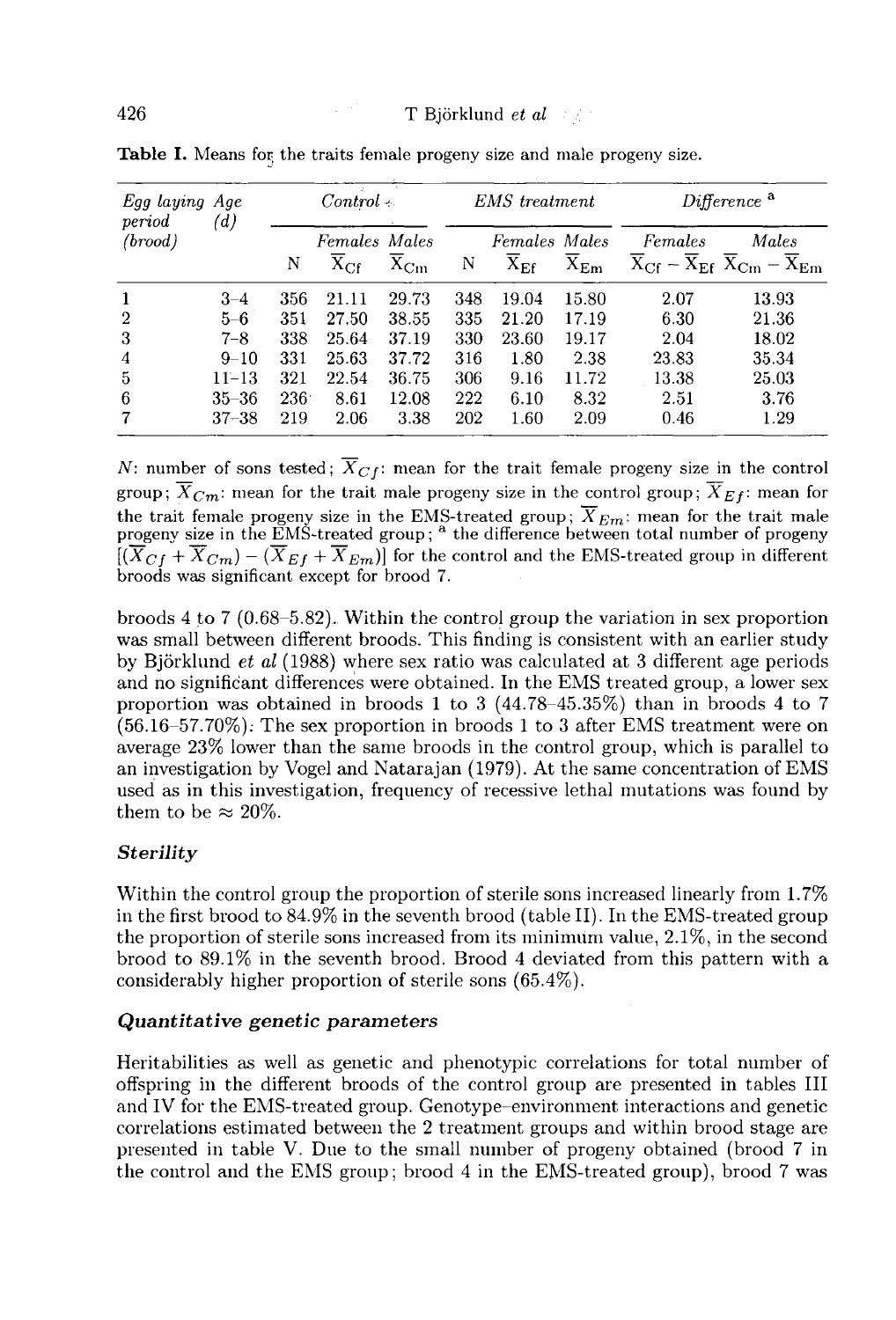| errod   |                                                                           |                 |                         |                                                 |             |                                       |                                           |                                                                      |                                  |
|---------|---------------------------------------------------------------------------|-----------------|-------------------------|-------------------------------------------------|-------------|---------------------------------------|-------------------------------------------|----------------------------------------------------------------------|----------------------------------|
| (broot) | age<br>C                                                                  |                 | Sterity                 | Sex pro-                                        |             | terility<br>8g                        | portion $(\%)$<br>Sex pro-                | Steriltu                                                             | roportion $(\%)$<br>Sex pro-     |
|         |                                                                           |                 | $X_{CS}$                | portion (%) $\frac{\overline{X}_{\text{CP}}}{}$ |             | $\overline{\mathrm{X}}_{\mathrm{ES}}$ | $\overline{\mathrm{X}}_\mathrm{EP}$       | $\overline{\mathrm{x}}_\mathrm{CS}\overline{\mathrm{x}}_\mathrm{ES}$ | $\bar{X}_{CP}$ - $\bar{X}_{EP}$  |
|         |                                                                           | 856             |                         |                                                 |             | S                                     | 15.35                                     | $-2.34$                                                              |                                  |
|         |                                                                           |                 | 0.91                    |                                                 | 335         | 2.09                                  |                                           | $-0.10$                                                              |                                  |
|         |                                                                           |                 | 2.66                    | 88<br>88525<br>8868                             |             | 4.24                                  |                                           |                                                                      | 88 86 88<br>0 4 0 10<br>0 4 0 10 |
|         |                                                                           |                 | 6.95                    |                                                 |             |                                       |                                           | 57.59                                                                |                                  |
|         |                                                                           |                 |                         |                                                 |             |                                       |                                           | 18.80                                                                |                                  |
|         | $35 - 38$<br>$7 - 9 = 13$<br>$1 - 36$<br>$1 - 36$<br>$1 - 36$<br>$1 - 36$ | ឆ្គន្ធន្តន្តន្ត | 10.38<br>53.93<br>54.93 | 51.98<br>58.38                                  | ន្លីដូន្លងន | 34.882.11<br>39.22.11                 | 44.78<br>44.81<br>56.16<br>56.70<br>56.64 | $-6.74$                                                              |                                  |
|         |                                                                           |                 |                         | 62.13                                           |             |                                       |                                           | 4.18                                                                 | $0.68$<br>5.49                   |

Table II. Means for the traits sterility and sex proportion.<sup>2</sup>.

 $\frac{1}{\sqrt{2}}$ 

 $\tilde{\chi}_{\rm{th}}$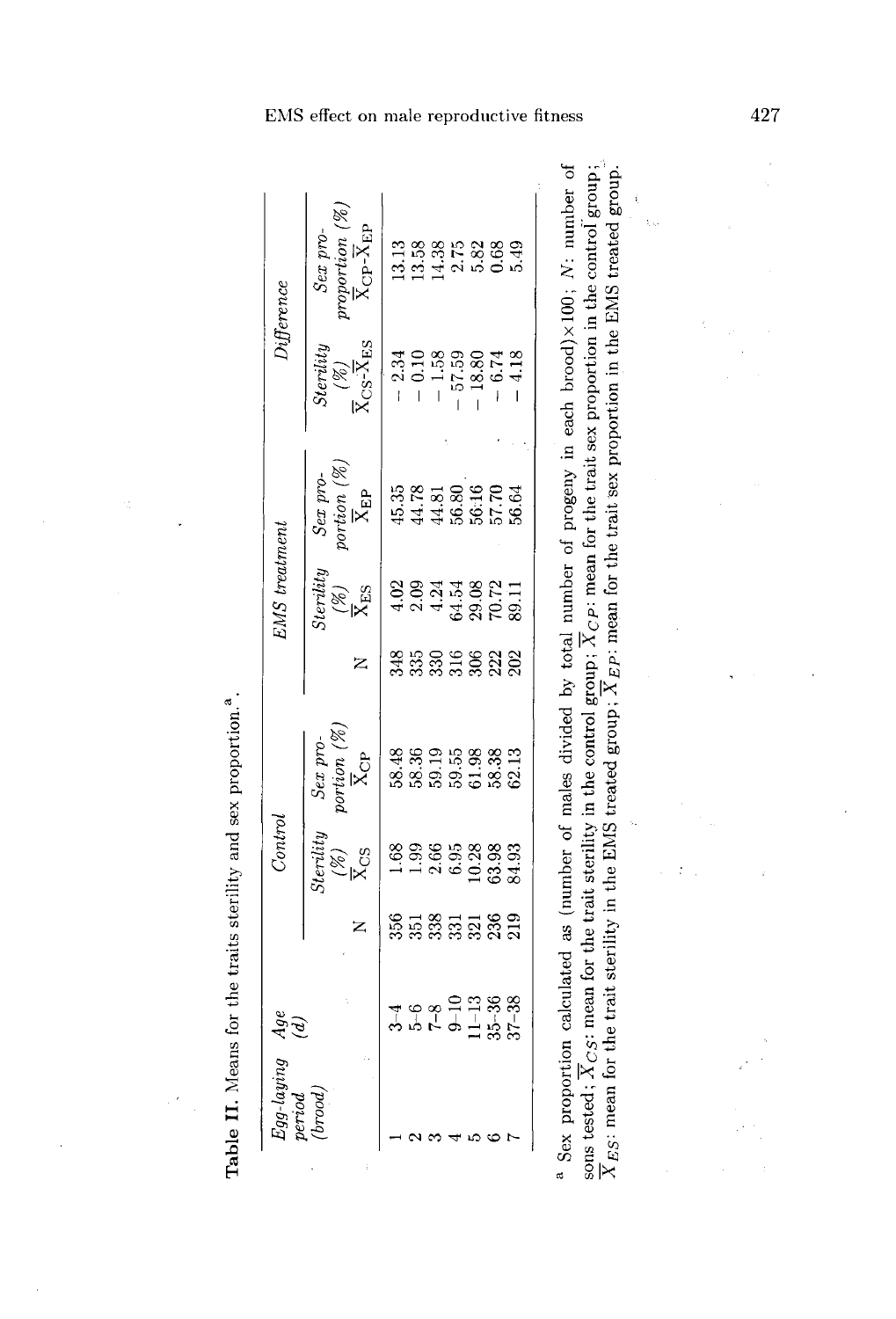excluded from all analysis of quantitative genetic parameters, whereas brood 4 was only excluded from the analysis of genotype-environment interactions, genetic correlations estimated between the 2 treatment groups and genetic parameters estimated within the EMS-treated group.

# **Heritabilities**

The heritability for number of progeny in the first brood was very high both for the control (0.79) and for the EMS-treated group (0.97). In broods 2 to 6 heritabilities varied from 0.17 to 0.66 in the control group and from 0.13 to 0.67 in the EMStreated group, but were not significant in broods 3 and 6 for either the control or the EMS-treated groups.

# Genetic correlations within treatment

A clear pattern of genetic correlations was not discernible within early age broods, nor between early and late age broods, and most genetic correlations were not significant in the control group. Most of the phenotypic correlations were significant and positive. In the EMS-treated group, there were significant positive genetic correlations between broods close to each other in time, except for the correlation between brood 1 and brood 2, which was negative. Most phenotypic correlations in the EMS-treated group, although lower than the phenotypic correlations in the control group, were positive and significant.

## Genotype—environment interaction and genetic correlations between treatments

Genotype-environment interactions in broods 1 and 2 were significant at the  $P < 0.0001$  level and in brood 5 at the  $P < 0.01$  level. There were no significant genotype-environment interactions in broods 3 and 6. The method used to calculate genetic correlations within brood stage for number of offspring between the 2 treatment groups gave a correlation of  $-1.00$  in brood 1 and 1.02 in brood 6.

# **DISCUSSION**

Several experiments have investigated the genetic covariation of fitness traits in populations not exposed to mutagens. According to Falconer (1981), at a negligible rate of mutations, additive genetic variance in major components of fitness can be maintained only in the presence of a negative genetic correlation. However, both negative (Rose and Charlesworth, 1981; Luckinbill et al, 1984; Tucic et al, 1988) and positive genetic correlations (Giesel 1986; Engström et al, 1989) have been found among fitness traits measured at different life history stages. Classical quantitative genetic theory generally assumes that inbreeding causes spurious patterns of positive genetic correlations (Rose, 1984). However, genetic correlations do not measure the inherent action of genes, but rather provide statistical descriptions of populations within particular contexts of environments and genotypic frequencies. Therefore, it may not be meaningful to discuss genetic correlations for life history fitness components found in different investigations (Clark, 1987).

428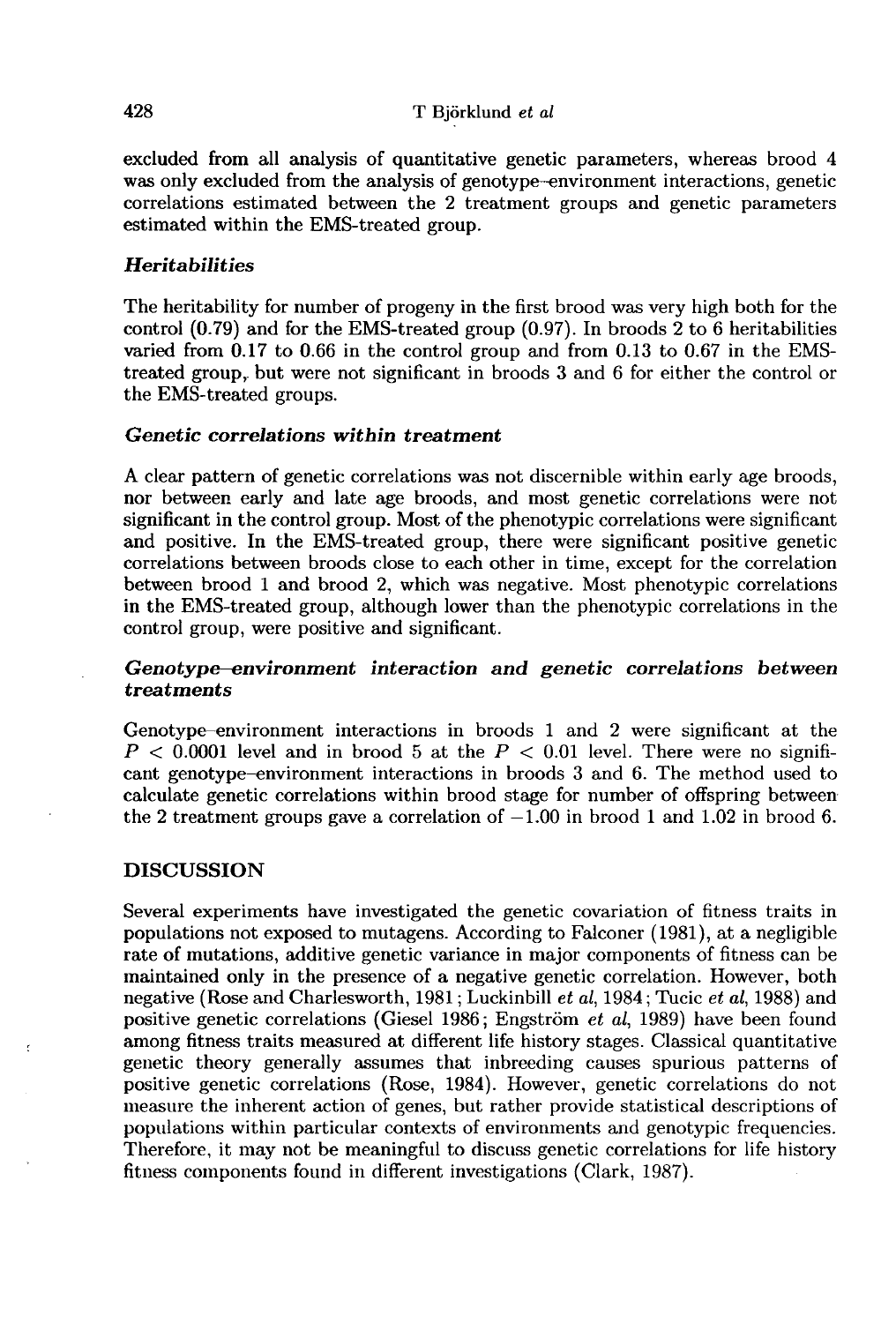Table III. Heritabilities (diagonal), genetic correlations (lower triangle) and phenotypic correlations (upper triangle) with their<br>SEs for the trait "number of progeny" at different brood stages in the control group. The

| Brood |                                                                                                                                                       |                                                                                                                                                    | Brood                                                                                                                                              |                                                                                                                                                    |                                                                                                                                                    |                                                                                                                                       |
|-------|-------------------------------------------------------------------------------------------------------------------------------------------------------|----------------------------------------------------------------------------------------------------------------------------------------------------|----------------------------------------------------------------------------------------------------------------------------------------------------|----------------------------------------------------------------------------------------------------------------------------------------------------|----------------------------------------------------------------------------------------------------------------------------------------------------|---------------------------------------------------------------------------------------------------------------------------------------|
|       |                                                                                                                                                       | ζQ.                                                                                                                                                |                                                                                                                                                    |                                                                                                                                                    |                                                                                                                                                    |                                                                                                                                       |
|       |                                                                                                                                                       |                                                                                                                                                    |                                                                                                                                                    |                                                                                                                                                    |                                                                                                                                                    |                                                                                                                                       |
|       | $\begin{array}{c} 0.79 \pm 0.10 \\ 0.38 \pm 0.21 \\ 0.38 \pm 0.24 \\ 0.20 \pm 0.24 \\ 0.18 \pm 0.25 \\ 0.01 \pm 0.21 \\ 0.01 \pm 0.21 \\ \end{array}$ | $\begin{array}{c} 0.06 \pm 0.06 \\ 0.43 \pm 0.12 \\ 0.17 \pm 0.31 \\ 0.26 \pm 0.20 \\ 0.03 \pm 0.27 \\ 0.03 \pm 0.27 \\ 0.01 \pm 0.34 \end{array}$ | $\begin{array}{c} 0.15 \pm 0.06 \\ 0.25 \pm 0.06 \\ 0.26 \pm 0.16 \\ 0.26 \pm 0.29 \\ 0.62 \pm 0.29 \\ 0.64 \pm 0.40 \\ 0.64 \pm 0.16 \end{array}$ | $\begin{array}{c} 0.07 \pm 0.07 \\ 0.14 \pm 0.06 \\ 0.14 \pm 0.07 \\ 0.07 \pm 0.07 \\ 0.44 \pm 0.20 \\ 0.44 \pm 0.20 \\ 0.41 \pm 0.30 \end{array}$ | $\begin{array}{c} 0.01 \pm 0.05 \\ 0.15 \pm 0.06 \\ 0.15 \pm 0.07 \\ 0.51 \pm 0.04 \\ 0.33 \pm 0.15 \\ 0.33 \pm 0.15 \\ 0.79 \pm 0.33 \end{array}$ | $\begin{array}{c} 0.01\pm 0.05\\ 0.02\pm 0.06\\ 0.05\pm 0.07\\ 0.18\pm 0.06\\ 0.30\pm 0.06\\ 0.30\pm 0.06\\ 0.17\pm 0.12 \end{array}$ |
|       |                                                                                                                                                       |                                                                                                                                                    |                                                                                                                                                    |                                                                                                                                                    |                                                                                                                                                    |                                                                                                                                       |
|       | $+ + + +$<br>$+ + +$<br>$+ + +$<br>$+ + +$<br>$+ +$<br>$+ +$<br>$+ +$<br>$+ +$<br>$+ +$<br>$+$                                                        |                                                                                                                                                    |                                                                                                                                                    |                                                                                                                                                    |                                                                                                                                                    |                                                                                                                                       |
|       |                                                                                                                                                       |                                                                                                                                                    |                                                                                                                                                    |                                                                                                                                                    |                                                                                                                                                    |                                                                                                                                       |
|       |                                                                                                                                                       |                                                                                                                                                    |                                                                                                                                                    |                                                                                                                                                    |                                                                                                                                                    |                                                                                                                                       |

429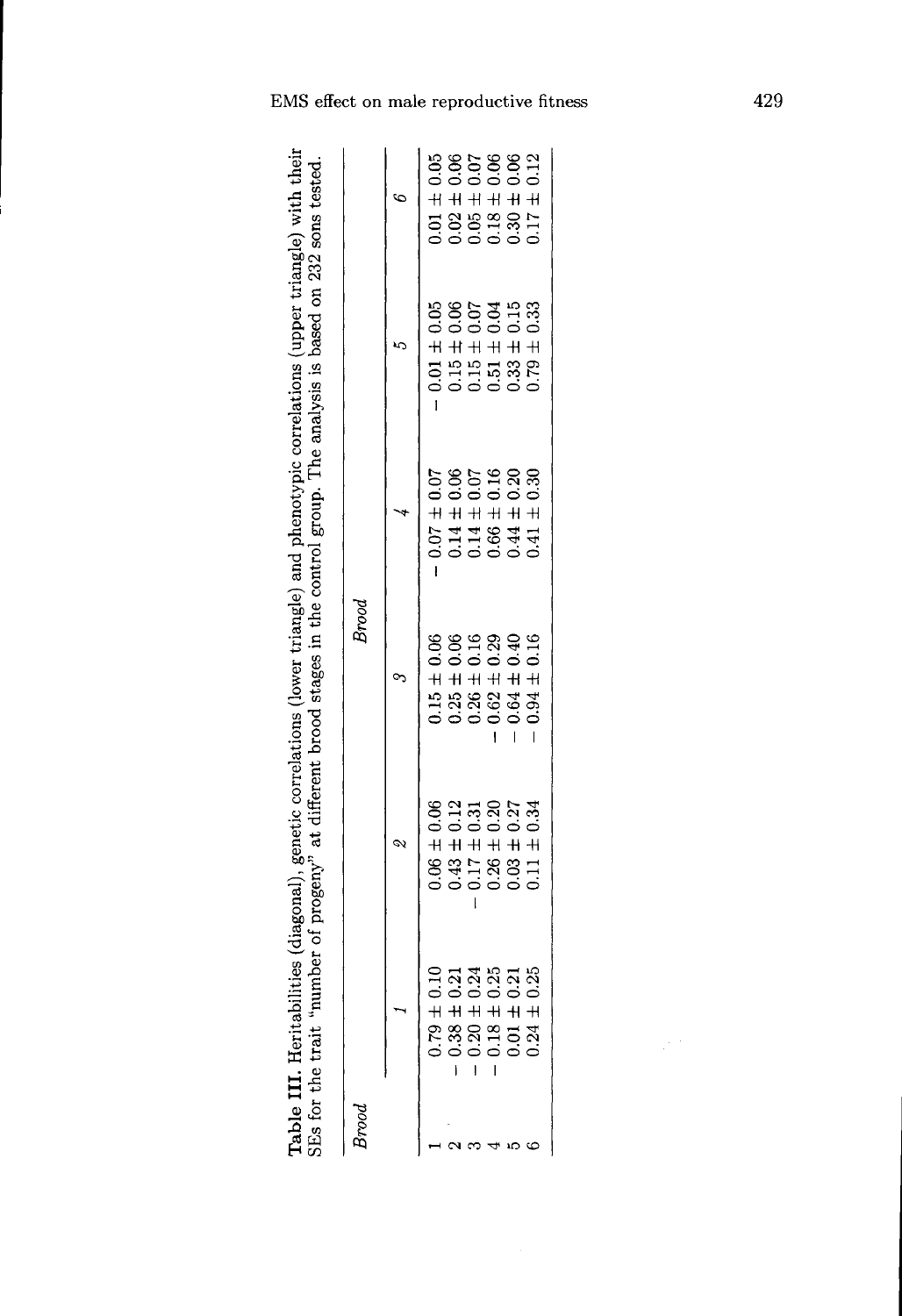| <b>Brood</b>                               |                                                                                               |                                                                                          | <b>Brood</b>                                                           |                                                                                                         |                                                                                            |
|--------------------------------------------|-----------------------------------------------------------------------------------------------|------------------------------------------------------------------------------------------|------------------------------------------------------------------------|---------------------------------------------------------------------------------------------------------|--------------------------------------------------------------------------------------------|
|                                            |                                                                                               | 2                                                                                        |                                                                        |                                                                                                         |                                                                                            |
| $\overline{2}$<br>-3<br>$\frac{5}{2}$<br>6 | $0.97 \pm 0.01$<br>$-0.35 \pm 0.16$<br>$0.08 \pm 0.03$<br>$0.00 \pm 0.03$<br>$-0.13 \pm 0.07$ | $-0.01 + 0.03$<br>$0.24 \pm 0.13$<br>$0.87 \pm 0.15$<br>$0.54 \pm 0.28$<br>$0.07 + 0.47$ | $0.18 \pm 0.07$<br>$0.13 \pm 0.11$<br>$0.75 \pm 0.36$<br>$0.29 + 0.59$ | $0.03 + 0.01 - 0.01 + 0.02$<br>$0.16 \pm 0.07$<br>$0.12 \pm 0.07$<br>$0.67 \pm 0.17$<br>$0.62 \pm 0.31$ | $-0.04 + 0.01$<br>$0.07 \pm 0.07$<br>$0.05 \pm 0.07$<br>$0.26 \pm 0.07$<br>$0.18 \pm 0.14$ |

Table IV. Heritabilities (diagonal), genetic correlations (lower triangle) and phenotypic correlations (upper triangle) with their SEs for the trait "number of progeny" at different brood stages in the EMS-treated group. The analysis is based on 218 sons tested.

Table V. Genotype-environment interaction and genetic correlations for number of progeny between the 2 groups of treatment and within brood stage.

|                | Genotype-environment interaction |                            |           |          |  |  |  |  |
|----------------|----------------------------------|----------------------------|-----------|----------|--|--|--|--|
| Brood          |                                  | <i>Genetic correlation</i> | $F-value$ | Prob < F |  |  |  |  |
|                | 348                              | $-1.00$                    | 4.03      | 0.0001   |  |  |  |  |
| $\overline{2}$ | 335                              | $-0.85$                    | 1.80      | 0.0001   |  |  |  |  |
| 3              | 330                              | 0.67                       | 1.10      | 0.2574   |  |  |  |  |
| 5              | 306                              | $-0.26$                    | 1.51      | 0.0030   |  |  |  |  |
| -6             | 222                              | 1.02                       | 0.83      | 0.8540   |  |  |  |  |

 $N:$  number of sons tested.

This study deals with the effect of EMS-induced genetic damages in germ cells on male reproductive fitness at early and late age. The EMS concentration used in this investigation is not expected to produce genetic changes other than point mutations, unless sperm is being stored (Vogel and Natarajan, 1979). Due to the genetic constitution of the  $\overline{XX}$ -females, male offspring from these females get their X-chromosome from their father. Thus, X-linked deleterious mutations affecting viability will reduce the number of male progeny and result in female-biased sex proportion.

At an early age, broods 1 to 3 after EMS treatment are similar in that they have lower sex proportion and rates of sterility approximately twice that of the untreated flies. The reduced number of male offspring accounts for most of the reduction in total number of progeny, indicating that the induced mutations are mainly recessive. Almost normal sex proportion in broods 4 and 5 after EMS treatment suggests that efficient DNA repair processes exist in the meiotic and spermatogonial germ cell stages. The reduction in both female and male offspring and the higher sterility in broods 4-5 indicate that germinal selection is an important mechanism in eliminating deleterious mutations. Vogel and Zijlstra (1987) reported similar results.

At later ages, differences in number of offspring and sterility between the EMStreated group and the control group are smaller, and no significant difference in

430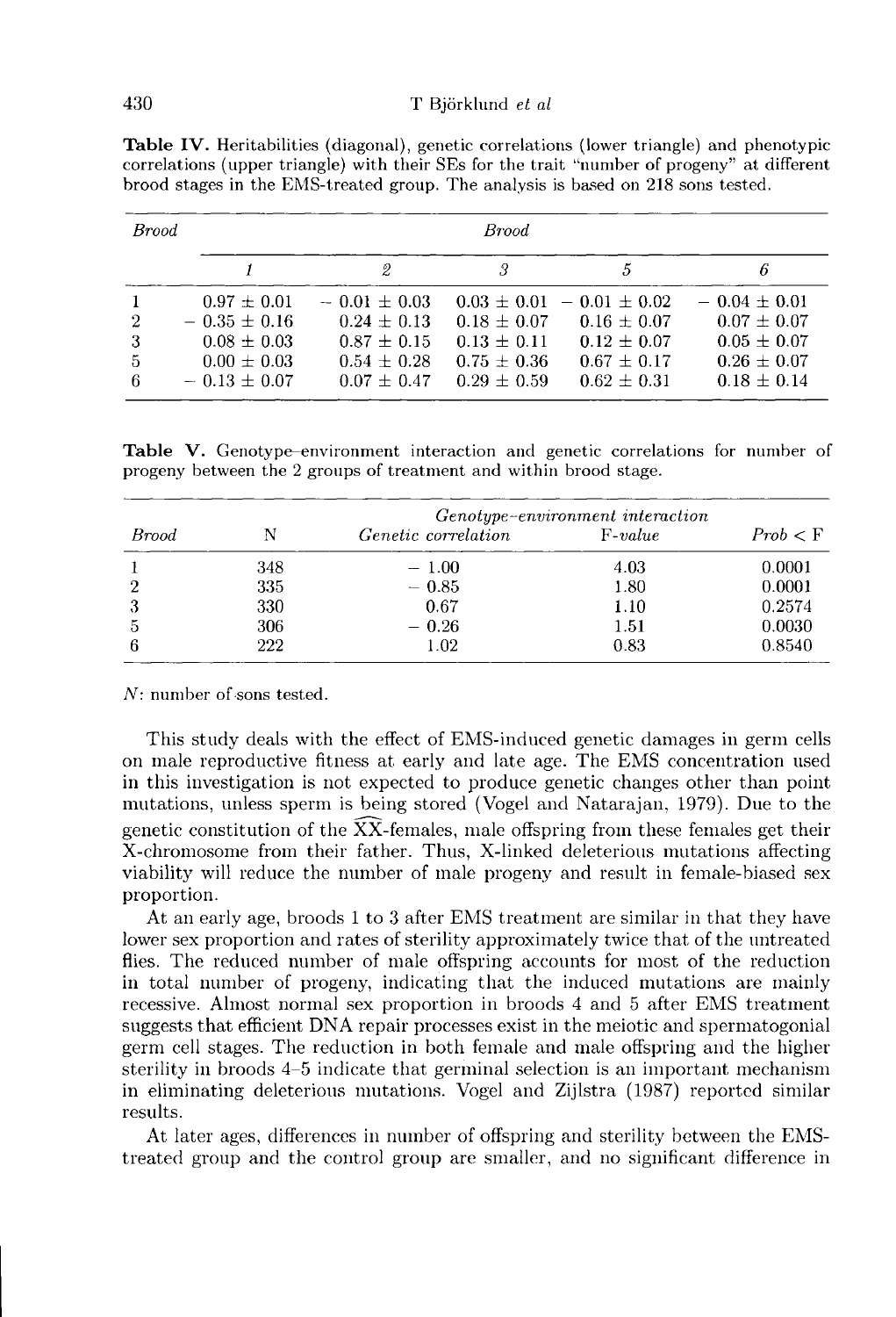number of offspring was obtained for brood 7. However, the sex proportion is slightly lower in the EMS-treated group. These results suggest that most, but not all, of the deleterious mutations induced early in life are eliminated.

Heritability estimates found in the literature for fecundity of female Drosophila vary between 0.02 and 0.40 (Rose and Charlesworth, 1981; Tucic et al, 1988; Engström et al, 1989). The total number of progeny in brood 1 had a higher estimated heritability than was expected. Furthermore, there were significantly fewer offspring in brood 1 of the control group than in the other early age brood stages. This and the negative correlation between brood 1 and brood 2 suggest that number of progeny in brood 1 is a trait that includes both fertility and sexual maturity. High heritability estimates have been found for sexual maturity in other species, such as for example laying hens (Liljedahl *et al*, 1984).

The heritability estimates obtained in the other brood stages are, on average, higher than estimates of female fecundity reported in the literature. Heritability for the male reproductive component was about twice the size of the heritability of female fecundity in an investigation reported by Tucic et al (1988). Brittnacher (1981) found that genetic load due to virility was greater than that due to the female reproductive component. This suggests that the male reproductive component may contain more genetic variance than the female component. Heritability at late ages (brood 6) is not significant, probably due to increased environmental variation as well as non-additive genetic variation. This has been observed in several studies where the animals' reactions to stressful environments and different ages has been investigated (Flock, 1977; Liljedahl et al, 1984; Rose and Charlesworth, 1981; Burla and Taylor, 1982).

As only a few of the genetic correlations estimated were significant, caution is necessary when interpreting the covariance structure among fitness components. However, many fewer negative genetic correlations were obtained in the EMS-treated group than in the control group. Whether the difference in genetic correlations between the control and the EMS-treated group is due to sampling variance or caused by EMS treatment cannot be clearly distinguished in the present investigation, but this difference is believed to be an effect of EMS, because of the smaller sampling variances in EMS-treated group.

The genetic correlations estimated in this experiment were based on reproduction data from Drosophila males. However, most other studies which found significant covariance structures among life history fitness components have used Drosophila females (Rose and Charlesworth, 1981; Luckinbill et al, 1984; Giesel, 1986; Engström et al, 1989). Tucic et al  $(1988)$  estimated genetic correlations of life history fitness components on both sexes and concluded that the genetic covariance structure between fitness components differs between sexes.

At an early age, genotype-environment interactions as well as genetic correlations between the 2 treatment groups and within broods vary depending on the different genetic events in spermatogenesis. In the post-meiotic period, (broods 1-3) highly significant genotype-environment interactions were obtained for number of progeny in broods 1 and 2, which is indicated by high negative genetic correlations. No significant genotype-environment interaction was obtained in brood 3 and the genetic correlation was moderate to high and positive. This finding is unexpected, because the sex proportion, sterility rate and total number of progeny obtained in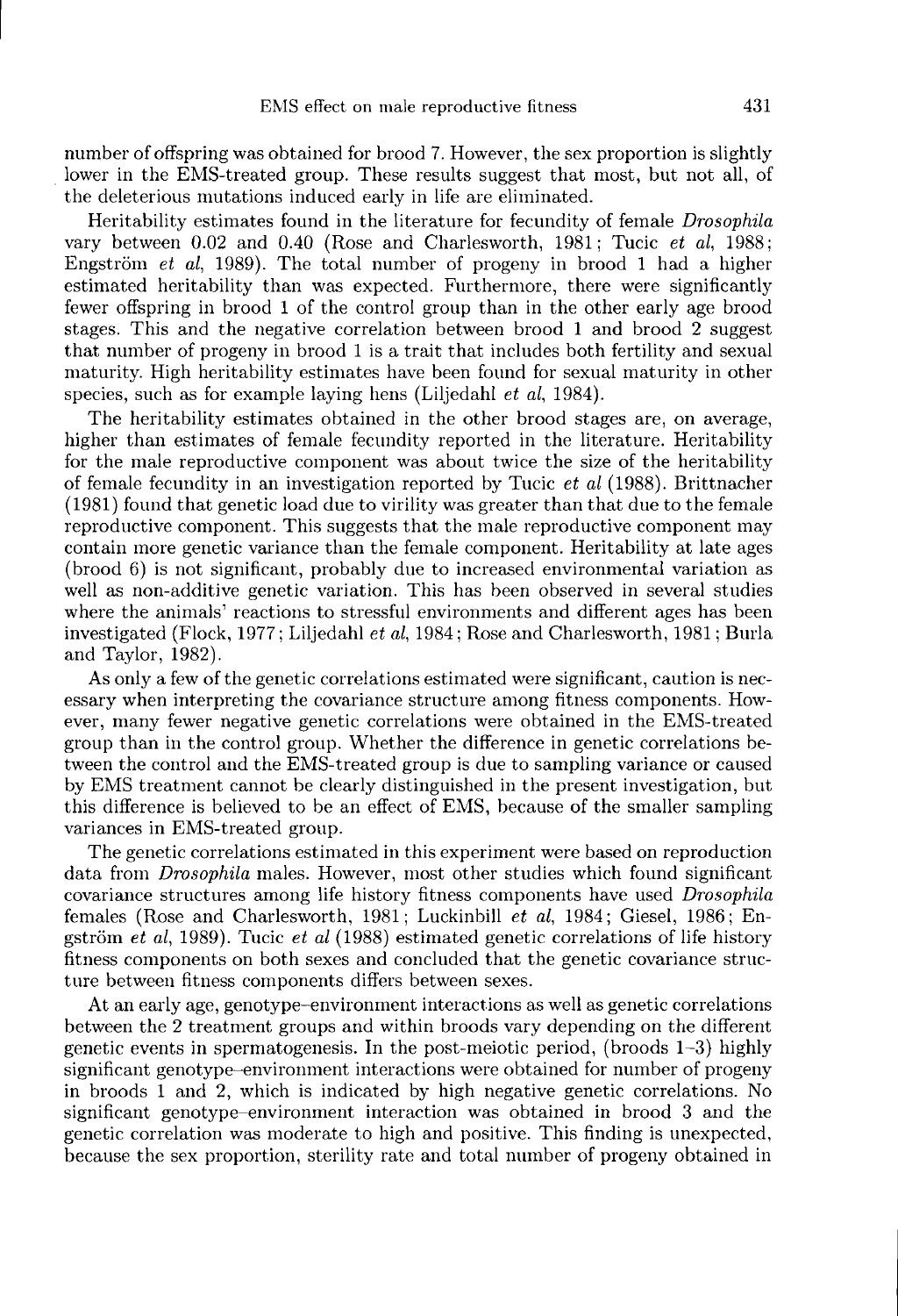the 3 broods were all very similar. A possible explanation for the high negative correlations found in broods 1 and 2 could be variation in consumption and uptake of EMS, which may be negatively coupled to fertility in the sense of sexual activity. More sexually active males may require greater amounts of energy and therefore consume more EMS, which in turn could lead to a smaller number of progeny as a result of more serious DNA damage in the germ cells. In the spermatogonial stage (brood 5) a significant genotype-environment interaction, as well as a low negative genetic correlation was obtained. This, together with an almost restored sex proportion and reduced number of progeny suggests that DNA repair and germinal selection are interfering with "normal" fertility.

At a late age (brood 6), no significant genotype-environment interactions were observed and the genetic correlation between the 2 treatment groups was high and positive. This finding suggests that the same set of genes are determining male fertility measured as "number of progeny" in the  $2$  treatment groups, which is confirmed by the fact that sex proportion and sterility are restored to an almost normal level and the difference in number of progeny is diminishing.

We conclude that DNA repair processes are actively present in the meiotic and earlier stages after an initial EMS treatment, because sex proportion was restored to an almost normal level in these germ cell stages. The heritability for number of progeny in brood 1 is very high for both the EMS treated group and the control. This finding suggests that number of progeny includes both fertility and sexual maturity. In the other brood stages, heritabilities were found to vary between 0.17 and 0.67. Finally, we suggest that the trait "number of progeny" at an early age is, to a great extent, genetically expressed in the EMS-treated individuals differently from the untreated control. This conclusion is based on the partly different pattern of genetic correlations within the 2 treatment groups, the genotype-environment interaction, and the genetic correlations between the 2 treatment groups found. At lates ages, the trait "number of progeny" is essentially expressed in the same way because the genetic correlation between the 2 treatment groups is positive and high and there is no significant genotype-environment interaction.

#### ACKNOWLEDGMENTS

The authors are grateful to S Johansson and A Schultz for excellent technical assistance and to H Jorjani, C Glynn and M Blackmore for helpful comments.

### REFERENCES

Björklund T, Engström G, McKay T, Liljedahl LE (1988) Search for age-dependent as compared to mutagen-induced mutations on the X-chromosome affecting viability in Drosophila melanogaster males. Genet Sel Evol 20, 409-416

Brittnacher JG (1981) Genetic variation and genetic load due to the male reproductive component of fitness in *Drosophila. Genetics* 97, 719-730

Burla H, Taylor CE (1982) Increase of phenotypic variance in stressful environments. J Hered 73, 142

Clark AG (1987) The covariation hang-up of senescence. Am Nat 129, 932-934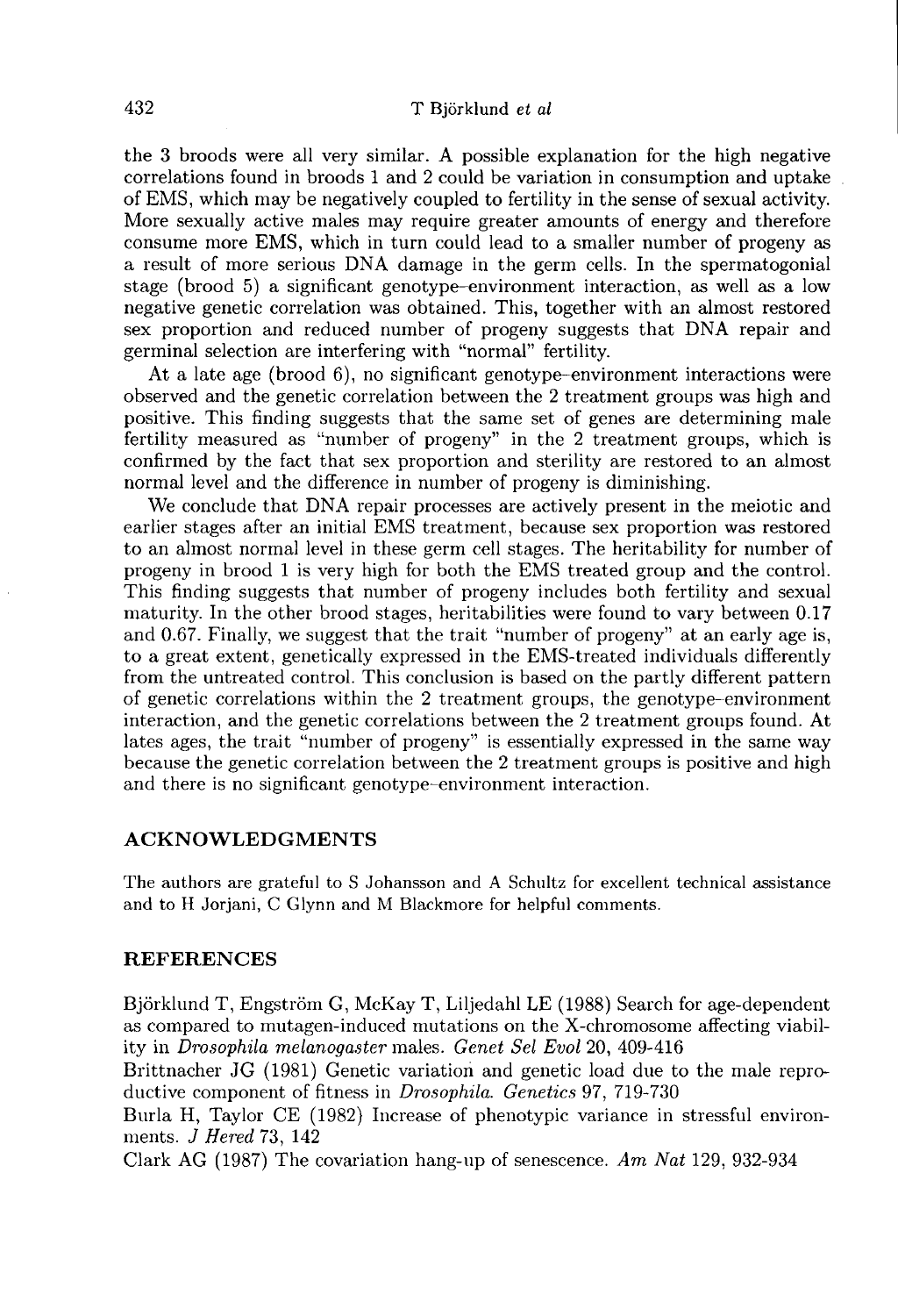Engström G, Liljedahl LE, Rasmuson M, Björklund T (1989) Expression of genetic and environmental variation during ageing. 1. Estimation of variance components for number of adult offspring in Drosophila melanogaster. Theor Appl Genet 77, 119-122

Falconer DS (1981) Introduction to Quantitative Genetics. Longman, London Felix R (1971) A system for feeding liquids to adult flies. Dros Inf Serv 47, 129

Flock DK (1977) Prediction of full-year egg production from part records in a population of white Leghorns under long-term RRS. Z Tierz Zuchtungsbiol 94, 80- 103

Giesel J (1986) Genetic correlation structure of life history variables in outbred, wild Drosophila melanogaster. effects of photoperiod regimen. Am Nat  $128$ , 593-603

Lewis EB, Bacher F (1968) Method of feeding ethyl methane sulfonate (EMS) to Drosophila males. Dros Inf Serv 43, 193

Liljedahl LE, Gavora JS, Fairfull RW, Gowe RS (1984) Age changes in genetic and environmental variation in laying hens. Theor Appl Genet 67, 391-401

Luckinbill LS, Arking R, Clare MJ (1984) Selection for delayed senescence in Drosophila melanogaster. Evolution 38, 996-1003

Meyer K (1985) Maximum likelihood estimation of variance components for a multivariate mixed model with equal design matrices. Biometrics 41, 153-165

Meyer K (1986) Restricted maximum likelihood estimation of variance componentsin practice. In: Proc 3rd World Congr Genet Appl Livestock Prod (Dickerson GE, Johnson RK, eds) (Lincoln, July 16-22 1986, vol XII.) Univ Nebraska, Lincoln, NE, 454-459

Ramel C (1983) Polygenic effects and genetic changes affecting quantitative traits. *Mutat Res* 114, 107-116

Rose MR (1984) Genetic covariation in *Drosophila* life history: untangling the data. Am Nat 123, 565-569

Rose MR, Charlesworth B (1981) Genetics of life history in *Drosophila melano*gaster. I. Sib analysis of adult females. Genetics 97, 173-186

Russel W (1986) Positive genetic hazard predictions from short-term tests have proved false from results in mammalian spermatogonia with environmental chemicals. In: Genetic Toxicology of Environmental Chemicals, Part B: Genetic Effects and Applied Mutagenesis (Ramel C, Lambert B, Magnusson J, eds) Alan R Liss Inc, New York, 67-74

SAS Institute Inc (1982) SAS User's Guide. SAS Institute Inc, Cary, NC

Sega GA (1979) Unscheduled DNA synthesis (DNA repair) in germ cells of male mice. Its role in the study of mammalian mutagenesis. Genetics 92, 549-558

Smith PD, Baumen CF, Dusenbery RL (1983) Mutagen sensitivity of Drosophila melanogaster. VI. Evidence from the excision-defective mei-9AT1 mutant for the timing of DNA repair activity during spermatogenesis. Mutat Res 108, 175-184

Sobels FH (1972) A dose-fractionation study to determine how long breaks induced in various stages of spermatogenesis of *Drosophila* stay open. Rev Suisse Zool 79, 143-152

Tucic N, Cuetkovic D, Milanov D (1988) The genetic variation and covariation among fitness components in *Drosophila melanogaster* females and males. Heredity 60, 55-60